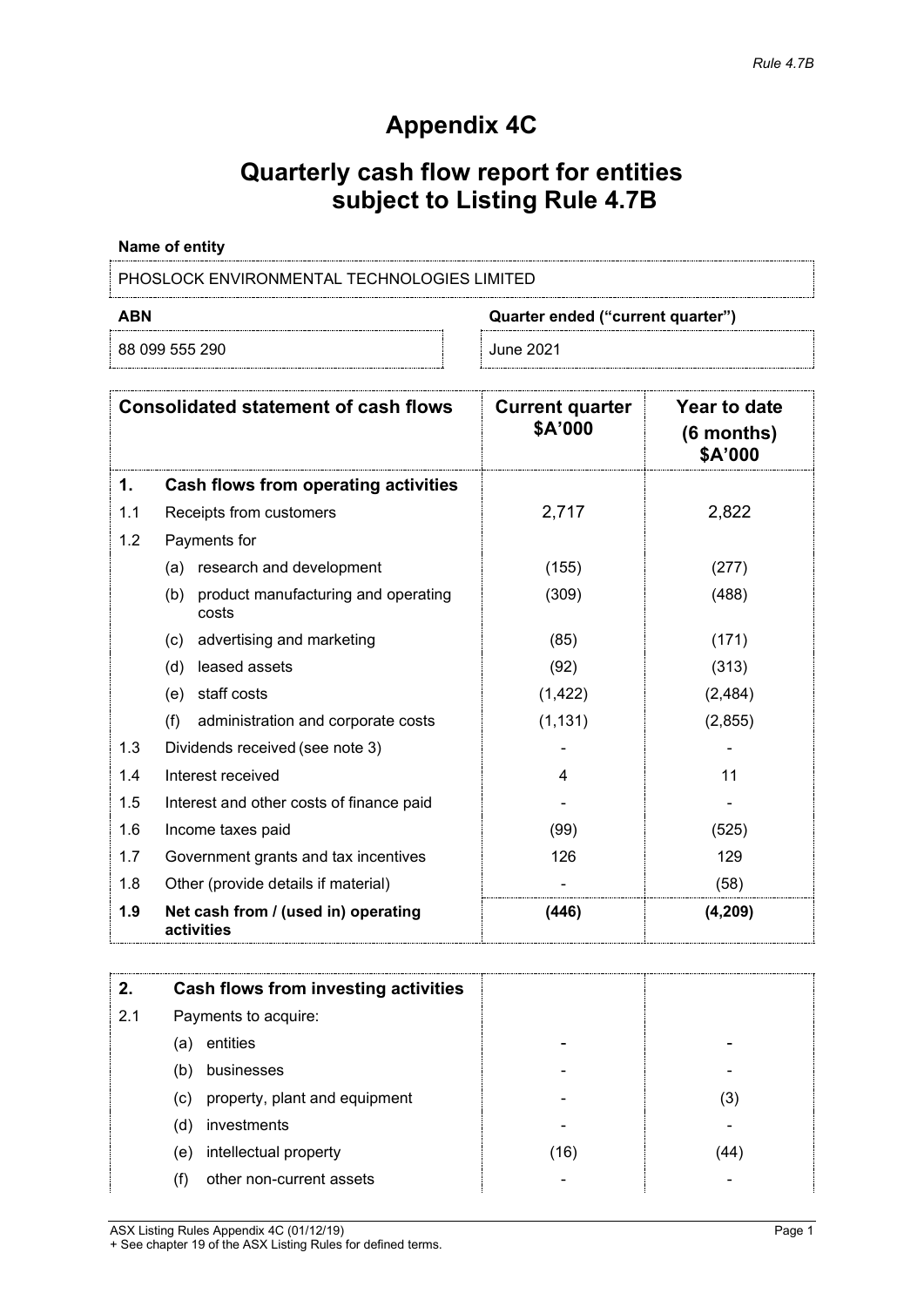| <b>Consolidated statement of cash flows</b> |                                                   | <b>Current quarter</b><br>\$A'000 | Year to date<br>$(6$ months)<br><b>\$A'000</b> |
|---------------------------------------------|---------------------------------------------------|-----------------------------------|------------------------------------------------|
| 2.2                                         | Proceeds from disposal of:                        |                                   |                                                |
|                                             | entities<br>(a)                                   |                                   |                                                |
|                                             | (b)<br>businesses                                 |                                   |                                                |
|                                             | property, plant and equipment<br>(c)              |                                   |                                                |
|                                             | investments<br>(d)                                |                                   |                                                |
|                                             | intellectual property<br>(e)                      |                                   |                                                |
|                                             | (f)<br>other non-current assets                   |                                   |                                                |
| 2.3                                         | Cash flows from loans to other entities           |                                   |                                                |
| 2.4                                         | Dividends received (see note 3)                   |                                   |                                                |
| 2.5                                         | Other (provide details if material)               |                                   |                                                |
| 2.6                                         | Net cash from / (used in) investing<br>activities | (16)                              | (45)                                           |

| 3.   | Cash flows from financing activities                                                          |  |
|------|-----------------------------------------------------------------------------------------------|--|
| 3.1  | Proceeds from issues of equity securities<br>(excluding convertible debt securities)          |  |
| 3.2  | Proceeds from issue of convertible debt<br>securities                                         |  |
| 3.3  | Proceeds from exercise of options                                                             |  |
| 3.4  | Transaction costs related to issues of<br>equity securities or convertible debt<br>securities |  |
| 3.5  | Proceeds from borrowings                                                                      |  |
| 3.6  | Repayment of borrowings                                                                       |  |
| 3.7  | Transaction costs related to loans and<br>borrowings                                          |  |
| 3.8  | Dividends paid                                                                                |  |
| 3.9  | Other (provide details if material)                                                           |  |
| 3.10 | Net cash from / (used in) financing<br>activities                                             |  |

|     | Net increase / (decrease) in cash and<br>cash equivalents for the period |        |         |
|-----|--------------------------------------------------------------------------|--------|---------|
| 4.1 | Cash and cash equivalents at beginning of<br>period                      | 26.694 | 30.487  |
| 4.2 | Net cash from / (used in) operating<br>activities (item 1.9 above)       | (446)  | (4,209) |
| 4.3 | Net cash from / (used in) investing activities<br>(item 2.6 above)       | (16)   | (45)    |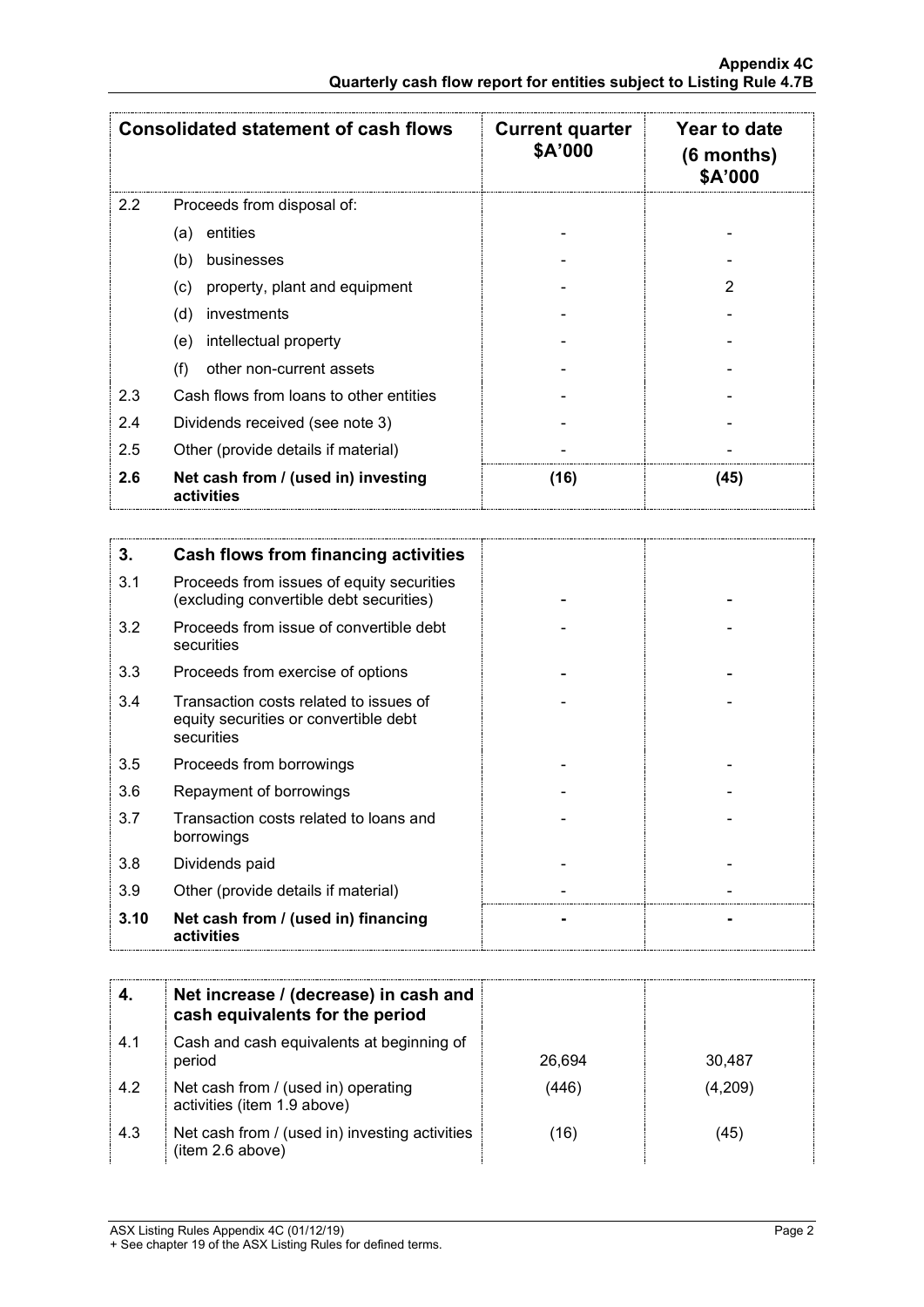| Consolidated statement of cash flows |                                                                     | <b>Current quarter</b><br>\$A'000 | Year to date<br>$(6$ months)<br>\$A'000 |
|--------------------------------------|---------------------------------------------------------------------|-----------------------------------|-----------------------------------------|
| 4.4                                  | Net cash from / (used in) financing activities<br>(item 3.10 above) |                                   |                                         |
| 4.5                                  | Effect of movement in exchange rates on<br>cash held                |                                   | 66                                      |
| 4.6                                  | Cash and cash equivalents at end of<br>period                       | 26,299                            | 26.299                                  |

| 5.  | <b>Reconciliation of cash and cash</b><br>equivalents<br>at the end of the quarter (as shown in the<br>consolidated statement of cash flows) to the<br>related items in the accounts | <b>Current quarter</b><br>\$A'000 | <b>Previous quarter</b><br>\$A'000 |
|-----|--------------------------------------------------------------------------------------------------------------------------------------------------------------------------------------|-----------------------------------|------------------------------------|
| 51  | Bank balances                                                                                                                                                                        | 4.219                             | 3.146                              |
| 5.2 | Call deposits                                                                                                                                                                        | 22,080                            | 23,548                             |
| 5.3 | <b>Bank overdrafts</b>                                                                                                                                                               |                                   |                                    |
| 5.4 | Other (provide details)                                                                                                                                                              |                                   |                                    |
| 5.5 | Cash and cash equivalents at end of<br>quarter (should equal item 4.6 above)                                                                                                         | 26.299                            | 26.694                             |

### **6. Payments to related parties of the entity and their associates**

6.1 Aggregate amount of payments to related parties and their associates included in item 1

| <b>Current quarter</b><br>\$A'000 |  |
|-----------------------------------|--|
| 31                                |  |
|                                   |  |
|                                   |  |

6.2 Aggregate amount of payments to related parties and their associates included in item 2

Note: if any amounts are shown in items 6.1 or 6.2, your quarterly activity report must include a description of, and an explanation for, such payments

Payments in item 6.1 are included investor relations service provided by associates of directors, and rent payment to a related parties' entity.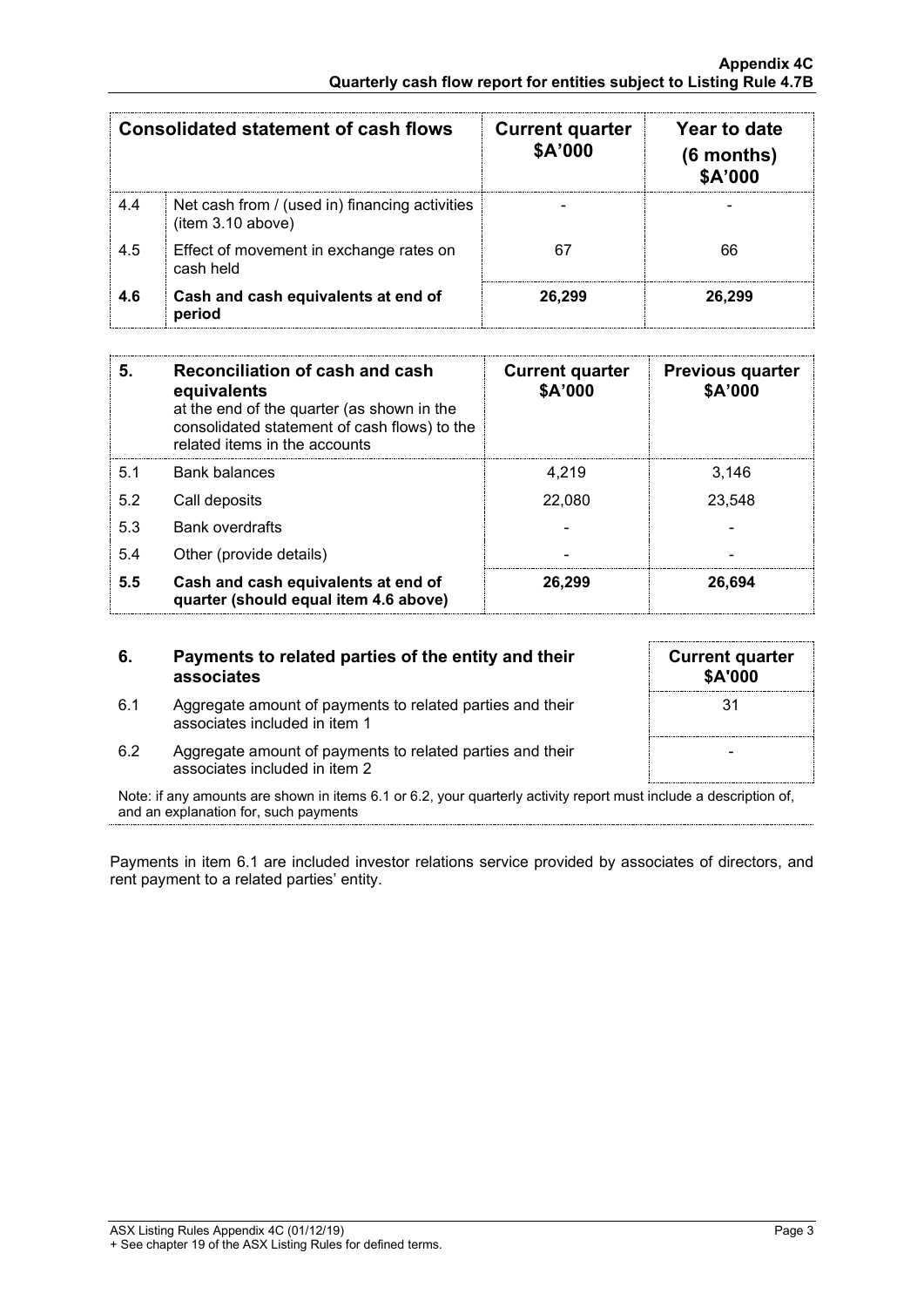# **7. Financing facilities**

*Note: the term "facility' includes all forms of financing arrangements available to the entity. Add notes as necessary for an understanding of the sources of finance available to the entity.*

- 7.1 Loan facilities
- 7.2 Credit standby arrangements
- 7.3 Other (please specify)
- 7.4 **Total financing facilities** -

| <b>Total facility</b><br>amount at quarter<br>end<br>\$A'000 | Amount drawn at<br>quarter end<br>\$A'000 |
|--------------------------------------------------------------|-------------------------------------------|
|                                                              |                                           |
|                                                              |                                           |
|                                                              |                                           |
|                                                              |                                           |

#### 7.5 **Unused financing facilities available at quarter end** -

7.6 Include in the box below a description of each facility above, including the lender, interest rate, maturity date and whether it is secured or unsecured. If any additional financing facilities have been entered into or are proposed to be entered into after quarter end,

include a note providing details of those facilities as well.

| 8.  | Estimated cash available for future operating activities                     | \$A'000 |
|-----|------------------------------------------------------------------------------|---------|
| 8.1 | Net cash from / (used in) operating activities (Item 1.9)                    | 446)    |
| 8.2 | Cash and cash equivalents at quarter end (Item 4.6)                          | 26,299  |
| 8.3 | Unused finance facilities available at quarter end (Item 7.5)                |         |
| 8.4 | Total available funding (Item $8.2 +$ Item $8.3$ )                           | 26.299  |
| 8.5 | Estimated quarters of funding available (Item 8.4 divided by<br>Item $8.1$ ) | 59      |

- 8.6 If Item 8.5 is less than 2 quarters, please provide answers to the following questions:
	- 1. Does the entity expect that it will continue to have the current level of net operating cash flows for the time being and, if not, why not?

Answer: N/A

2. Has the entity taken any steps, or does it propose to take any steps, to raise further cash to fund its operations and, if so, what are those steps and how likely does it believe that they will be successful?

Answer: N/A

3. Does the entity expect to be able to continue its operations and to meet its business objectives and, if so, on what basis?

Answer: N/A